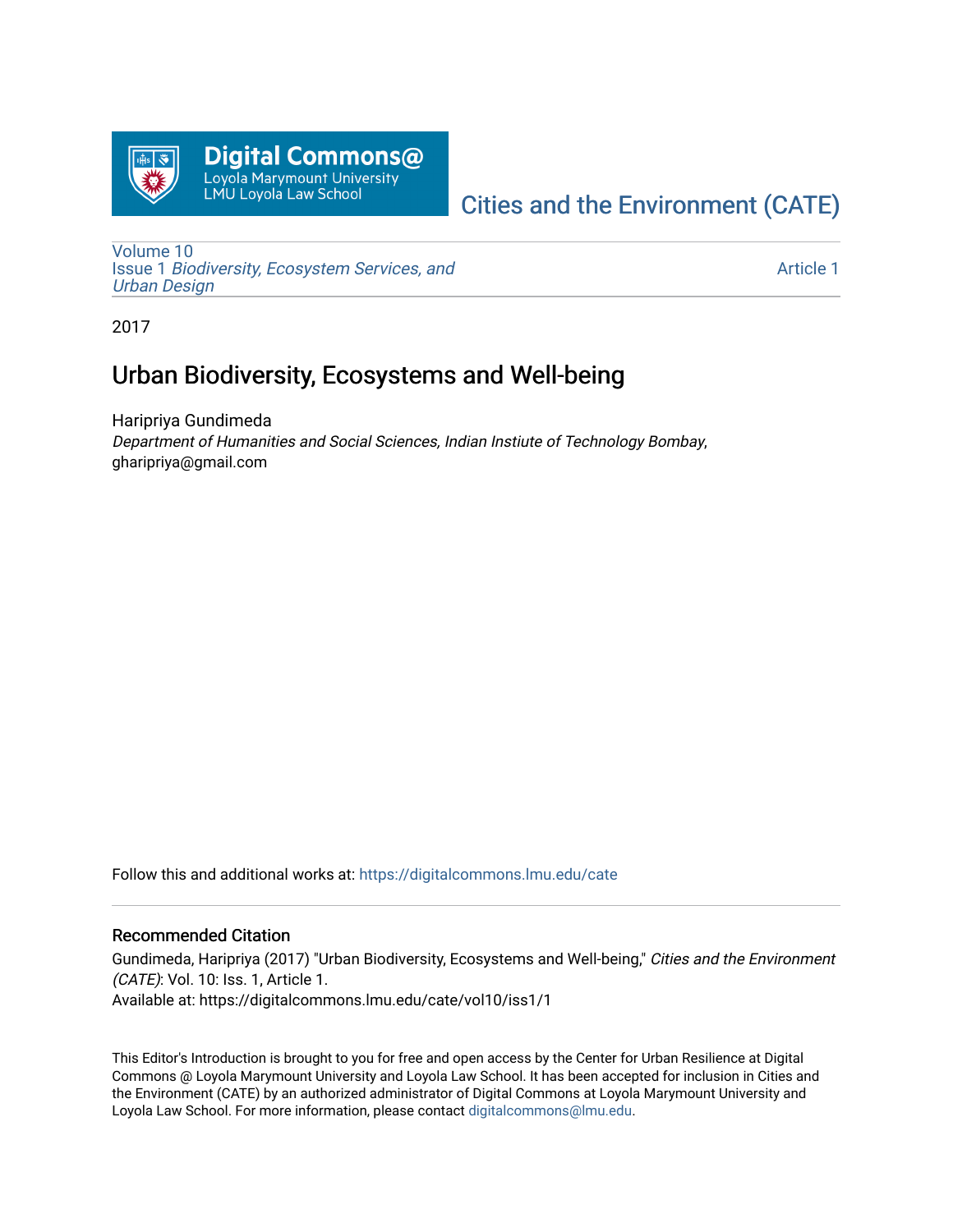# Urban Biodiversity, Ecosystems and Well-being

Ecosystem services are essential to cities. Planning for a sustainable city requires identification of the benefits that nature provides and understanding their value. This special issue delves into the role of urban biodiversity and its relationship to ecosystem services and community well-being. The papers published in this issue were presented at the 3rd International Conference on Urban Biodiversity held at the Indian Institute of Technology Bombay, in Mumbai, India in October, 2012.

# Keywords

urbanism, sustainable cities, green infrastructure, TEEB

#### Acknowledgements

The papers published in this issue were presented at the 3rd International Conference on Urban Biodiversity held at the Indian Institute of Technology Bombay, Mumbai during October 8th to 12th, 2012. Dr. Charlie Nilon served as a second guest editor for this special issue.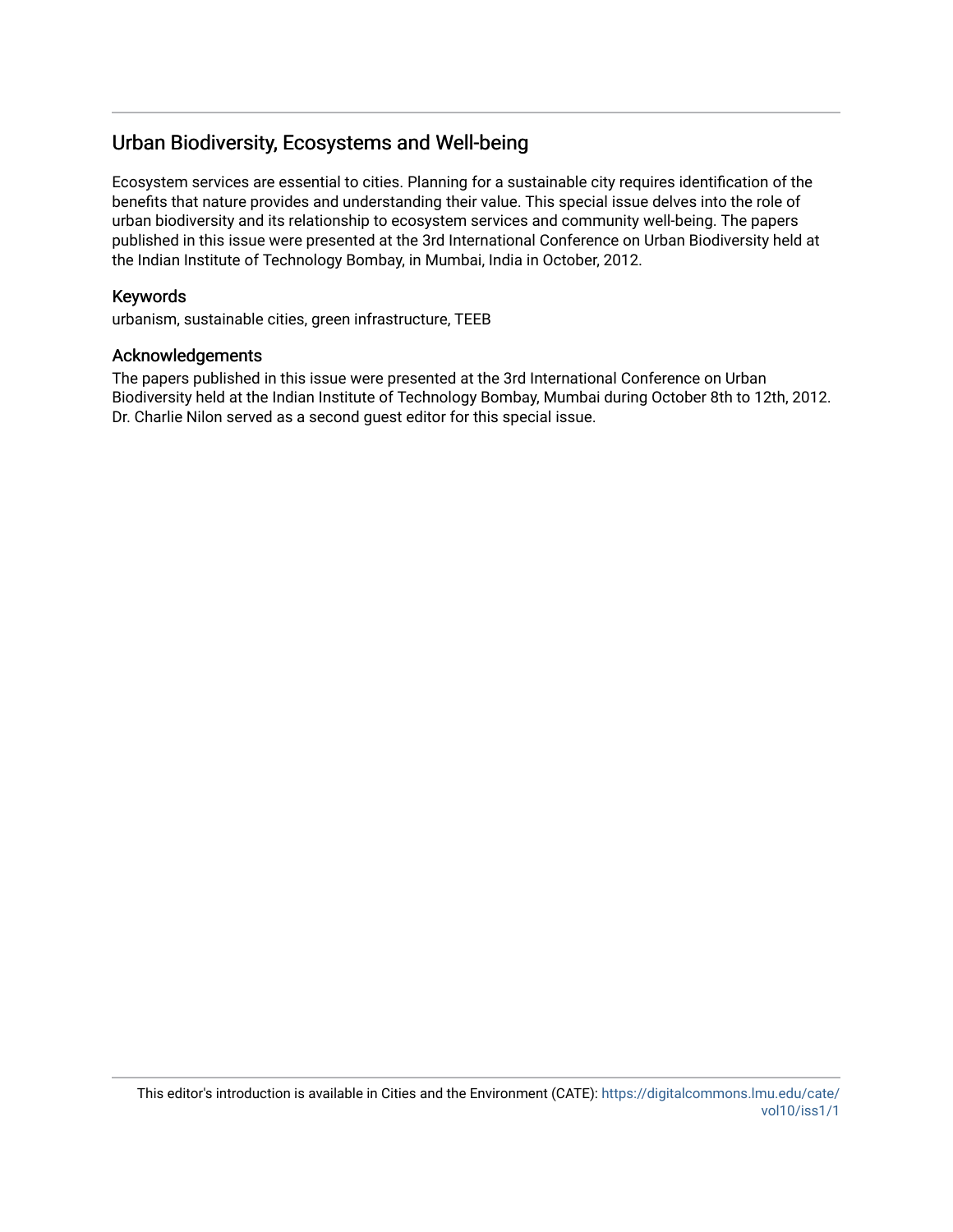## **URBAN BIODIVERSITY, ECOSYSTEM SERVICES AND WELL-BEING**

Historically, human societies were predominantly rural. Mega-urbanism is relatively new phenomenon and a central characteristic of the Anthropocene. As industrial societies increasingly relied on technology and specialized factors of production, their economies became more agglomerated and decoupled from ecosystems, allowing for migration from rural areas to cities. The geographical expansion of urban areas has altered physical topography and land cover, resulting in fragmentation and isolation of urban green spaces from rural open space. This fragmentation "driver" can impact the original biodiversity and ecosystem services of an area due to changes in ecosystem structure, function, spatial distribution of species, and ecological resilience (Niemela et al. 2010).

Though modern cities and their associated technologies isolate their human inhabitants from natural areas, their dependence on the affiliated ecosystem services has increased faster than the actual physical rate of urban growth. The Millennium Ecosystem Assessment (MEA 2005) discussed how ecosystems contribute to human well-being through a suite of services: provisioning (e.g. food, fuel, raw materials, drinking water), regulating (e.g., carbon sequestration, hydrological flows, waste recycling), supporting (e.g., soil formation) and cultural (recreational, aesthetic). The research initiative, The Economics of Ecosystem and Biodiversity (TEEB), established that human recognition, demonstration, and capture of the values of ecosystems and biodiversity can help improve decision-making (Ten Brink 2011; Wittmer and Gundimeda 2012; Bishop 2013).

The TEEB approach highlighted various examples of how explicit recognition of nature values helped forge better policy decisions regarding ecosystems. For example, in an urban setting there are always trade-offs to be considered in land management decisions. The choice between conserving a wetland for the ecosystem services it provides and using the land for agriculture should consider the societal trade-offs in draining versus maintaining the wetland. While stakeholders may understand the value of tilling the land for agriculture, they may not understand the ecosystem services provided by the wetland. Stakeholders may not ask questions like, "In what way do we depend on the wetland?", "What does the wetland provide us?", or "What alternatives do we have if we drain the wetland and what are the net costs and benefits of the two actions?". There exists an information asymmetry between the two different land uses. Clear information on the benefits provided by the wetland is lacking while information on the value of agriculture is perfect. Wetlands provide many ecosystem services, the primary one being waste water recycling, which if replaced by a technological alternative (water filtration plant) is much more expensive (fixed and operational costs) than the natural form (in addition to various ecosystem services provided by the wetland). The missing information often prevents stakeholders from making informed decisions, which may trigger the loss in ecosystem services and reduction in human well-being. In another example, the decision is between allowing a marine aquatic species to be removed from the ocean for consumption versus protecting the species for its cultural value. A fisherman would see the immediate value of receiving revenue based on the catch. The ecosystem services provided by leaving the fish in the ocean include recreation and tourism value. However, the beneficiaries are not the same in both cases. In the first case, it is the fishermen and in the second, it is the local government or the national government that gets the share of the surplus. Divergent interests and beneficiaries may lead to conflicts of interest in conserving the species unless proper revenue sharing arrangements are in place. It is critical that societies incorporate the value of ecosystem services in decision-making, as degradation of ecosystems beyond reparable threshold will have disastrous consequences for human beings.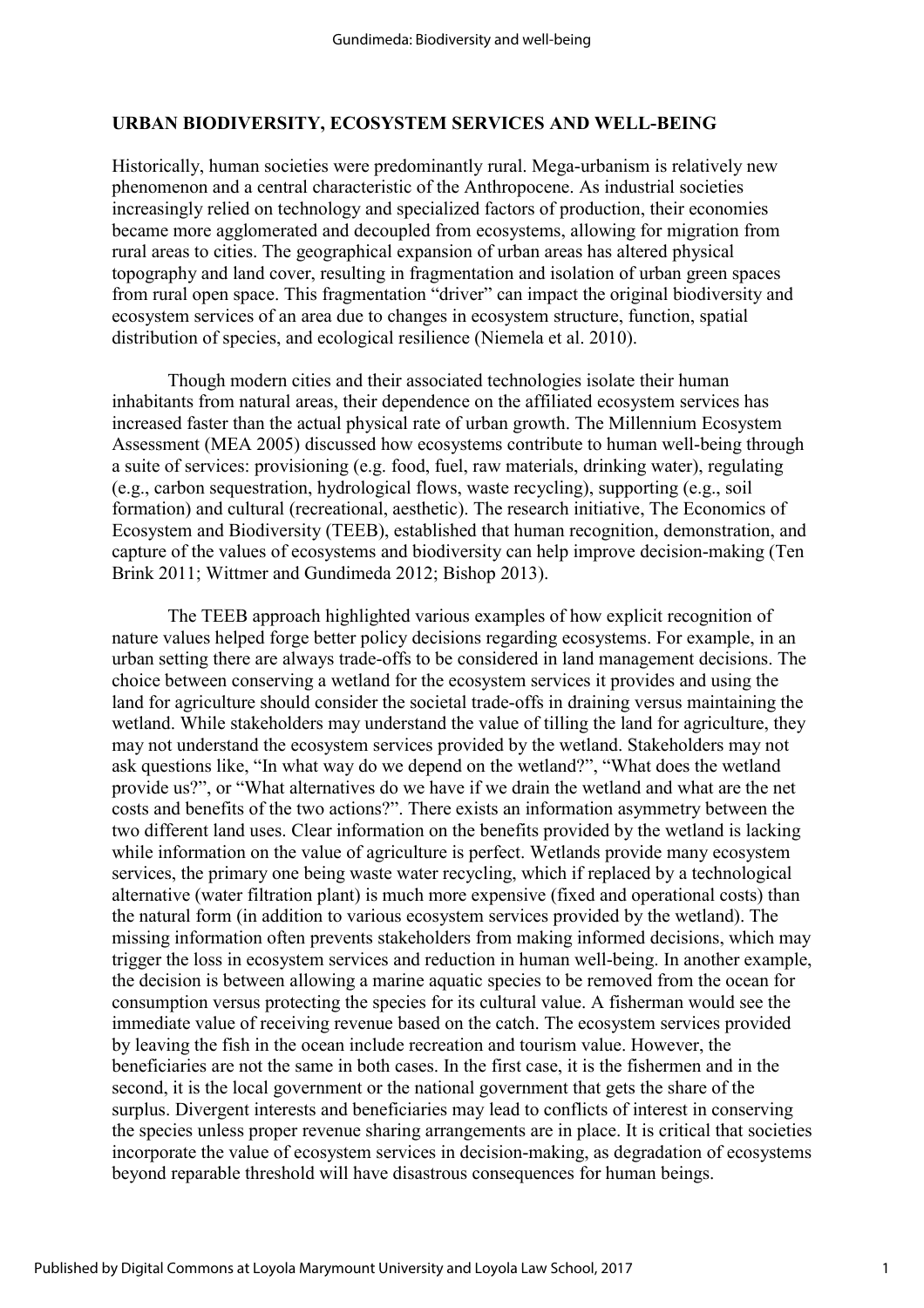As modern cities became more complex, they self-organized as nodes of intense economic activity. Drawing in matter and energy from surrounding areas and casting a huge ecological footprint, the area required to supply its citizens with resources and services from the environment was much larger than the area of the city itself (Wackernagel and Rees 1997). Cities also release their waste into the environment over areas often disproportionally large compared to the area of the city. As pointed by Ayres (1994), cities are entropic black holes drawing in energy and matter from all over the ecosphere and returning it in degraded form back to the ecosphere until a state of equilibrium is reached in which "nothing happens or can happen". In addition to the threat imposed by the loss of ecosystem services, climate change is predicted to have massive ecological decline from floods, storms, droughts, and heat waves. Climate change is both a driver and phenomenon as humans alter climate and climate impacts their well-being.

Approximately 75% of all humans are expected to reside in urban areas by 2050 (United Nations 2010). Spatial planning models can serve as a way to reverse the impact of urban areas on the environment by integrating and supporting the biodiversity and ecosystem services inherent to built environments. Provision of ecosystem services depends on various aspects of biodiversity - e.g. species diversity and composition, population densities, species interactions, habitat quantity and quality, as well as species mobility between habitats. Thus it is vital to map the nature of ecosystem services demanded by urbanites and the supply of ecosystem services. Zari (2015) lists 17 distinct ecosystem services that can be easily integrated into built environment design and evaluation. These are: 1) provisioning of food; 2) biochemicals; 3) raw materials; 4) fuel/energy; 5) fresh water; 6) genetic information; 7) regulation of pollination and seed dispersal; 8) biological control; 9) climate regulation; 10) prevention of disturbance and moderation of extremes; 11) decomposition; 12) purification, and 13) supporting services such as formation and retention of soil; 14) fixation of solar energy; 15) nutrient cycling; 16) habitat provision; and 17) species maintenance.

Ecosystem services are essential to cities (TEEB 2011). Planning for a sustainable city requires identification of the benefits that nature provides and understanding their value. The TEEB study illustrated several practical suggestions through examples of how maintaining the function of ecosystems is the most cost-effective solution to meet human needs. An in-depth understanding of the extent and nature of ecosystem services, human dependence on them, and their vulnerabilities to various anthropogenic and natural factors is essential. Highlighting the dependence of urban dwellers on biodiversity and ecosystem services, understanding the implications of loss of ecosystems and biodiversity on human well-being, and measuring the impact of human activities and urbanization is a crucial part of this intervention. Green infrastructure and design offers huge potential for biodiversity, conservation, and adaptation to climate change. Urban areas can be effective laboratories for experimentation and implementation of innovative financial mechanisms to achieve the delicate sustainability and growth balance.

# **ABOUT THIS SPECIAL ISSUE**

This special issue delves into the role of urban biodiversity and its relationship to ecosystem services and community well-being. Urban green and blue spaces play a very important role in providing ecosystem services. The paper by [Banerjee](http://digitalcommons.lmu.edu/cate/vol10/iss1/2/) and Dey shows the dependence of the city Kolkata, home to around 6 million permanent and temporary residents, on the East Kolkata wetlands for disposing their sewage. The city generates around 1.1 billion liters of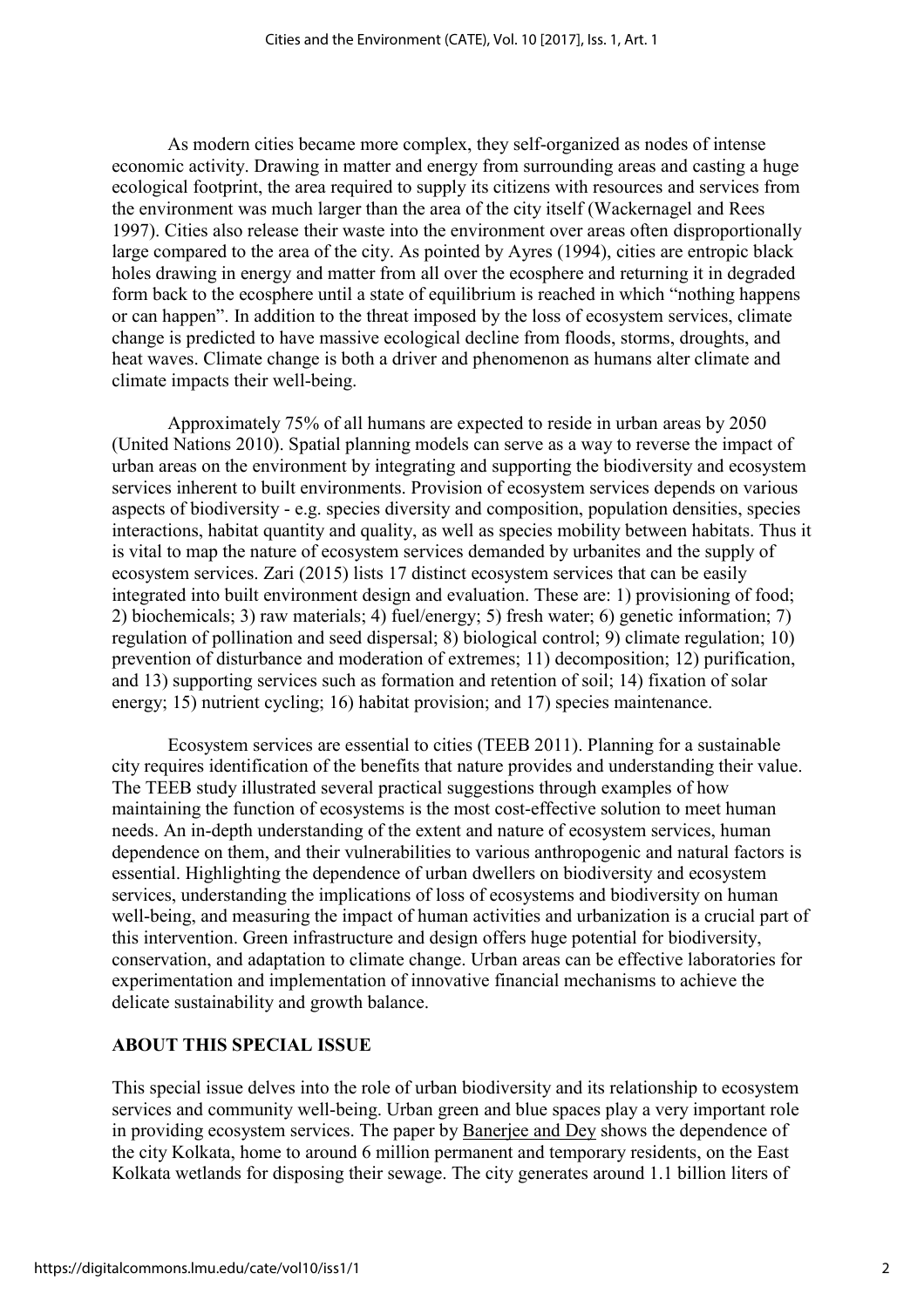sewage per day and faces huge challenges in managing, disposing, and treating wastewater. The East Kolkata wetlands are a designated Ramsar site: a wetland of international importance under the Ramsar Convention, an intergovernmental environmental treaty established by UNESCO in 1971. These wetlands serve as natural sewage treatment plant and an example of integrated aquatic ecosystems where the sewage treatment process and water aquaculture are connected. As a designated Ramsar site, livelihood dependence through wise use practices evolved around sewage fed fisheries and organic waste based farming practices. The paper clearly demonstrates our dependence on wetland ecosystems as well as the strengths, weaknesses, opportunities, and threats to the wetlands. Wetlands are valuable and effective conservation measures and should be enhanced with the help of local participants.

The paper by Matsui and [colleagues](http://digitalcommons.lmu.edu/cate/vol10/iss1/3/) shows the dependence of human activities on ecosystem services within a large metropolitan region for Osaka Province in Japan. The study quantified the nature and the externalities associated with city's dependence on forest ecosystems. The data show that despite being a highly developed society, Osaka prefecture still relies heavily on rural ecosystem services, especially the carbon sequestration services provided by forests. The study suggests making the Prefecture a sustainable self-sufficient city and argues for effective biodiversity conservation to meet societal needs.

[Khew](http://digitalcommons.lmu.edu/cate/vol10/iss1/4/) and Yokohari show that effective biodiversity conservation requires that planners take a pro-active role in facilitating public acceptance towards biodiversity habitats within urban areas. The study quantifies the biodiversity conservation potential of four different landscapes - naturalistic landscapes (both primary and secondary vegetation), manicured landscapes, and urban areas in Singapore. The study clearly showed that naturalistic landscapes harbored more conservation target species than manicured landscapes and urban areas. As the preference for manicured landscapes increased, the role of biodiversity design and adaptation is the key to ensuring that societal preferences and biodiversity conservation are enhanced in tandem.

The built environment in cities is responsible for substantial emissions of Green House Gases, and globally the construction sector is expected to emit between 11– 15.6 GtC by 2030 (IPCC 2007). The construction sector also has the greatest potential to reduce the build up of Green House gases and facilitate adaptation to climate change. As economies grow, construction activity is projected to rise - especially in developing countries. Urban design has a key role to play in reducing GHGs through effective design using low emitting materials with and emphasis on building green infrastructure. The shift to more environmentally conscious construction and design (green buildings) so as to minimize the environmental impact and resource efficiency offers a key potential to achieve the targets. This is made possible through the use of low carbon footprint building materials, more efficient energy and water equipment, heat/power recovery, renewable energy supply systems, choice of site of the building, and location of the site. The paper by [Abraham](http://digitalcommons.lmu.edu/cate/vol10/iss1/5/) and [Gundimeda](http://digitalcommons.lmu.edu/cate/vol10/iss1/5/) shows that despite the potential for win-win scenarios, several barriers arise due to inherent complexities and high degree of conflicting priorities often come in adoption of green infrastructure. The authors pointed out different barriers that hinder effective adoption and diffusion of buildings with superior environmental performance and prioritized the barriers.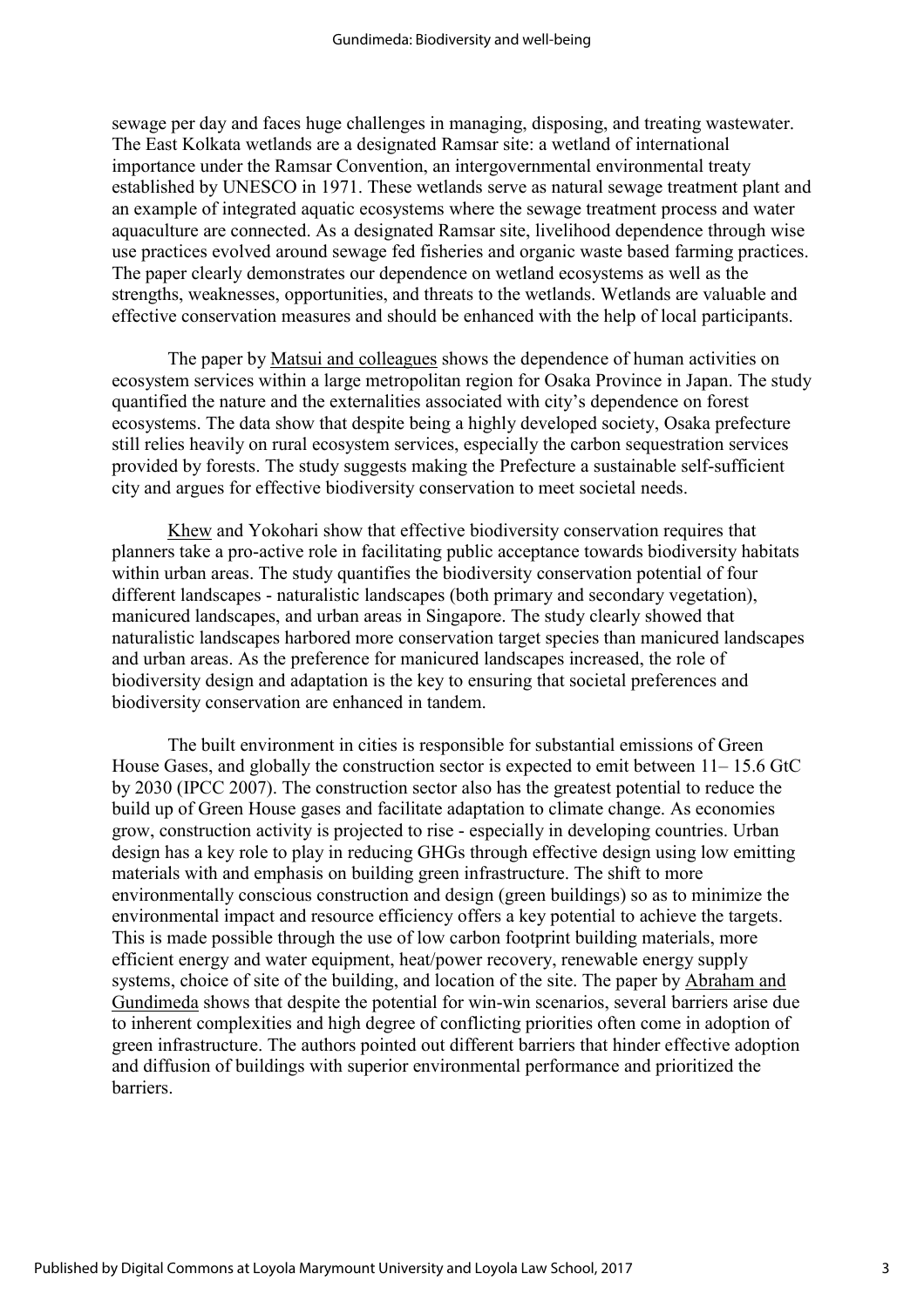## **WAY FORWARD AND ISSUES**

Biodiversity is important for human welfare. The loss of biodiversity will negatively impact human access to provisioning, regulating ecosystem services with greater impact on the poor (see Diaz et al (2006). As the world is increasingly being urbanized, the repercussion of this loss of biodiversity due to improper planning would be immense. Urbanization not only manifests this by increasing the population density but also impacts the land and environment.

Cities are deemed sustainable and exemplary if they succeed in promoting growth without compromising the quality of environment. Thus the need to enhance the quality of life through greening the urban areas is prescient. The economies of scale, the concentration of decision-making power, the combination of skills and cultures that ferment in a city, and the unique technological resources that urban citizens have at their disposal makes it feasible for those solutions to appear (as they have) and to be replicated at much larger scale (Braulio F. de Souza Dias 2012, CBD Secretariat's address at the 3rd conference on Urban Biodiversity and Design, Mumbai 2012).

Barton et al. (2009) discusses the need for some fundamental changes for a human health and well-being perspective to biodiversity conservation in cities. This will require new methods and approaches that consider not only the complexities of urbanization but also the interdependencies between drivers, impacts, and responses to these dynamics (Haase et al. 2014). Integrating ecosystem services into urban planning is a way to enhance the quality of urban dwellers along with conserving urban biodiversity. It will be important to develop new tools and indicators to measure and map biodiversity and ecosystem services. Incentivecompatible mechanisms or economic mechanisms can be worked out to encourage investments in urban biodiversity and ecosystem services provision. Valuation of biodiversity and ecosystem services could enable better management of biodiversity. Finally, improved governance and a change in mindset will be necessary to enable the integration of ecosystems into urban planning and policies.

# **LITERATURE CITED**

- Abraham, P.S. & Gundimeda, H. (2017). Greening the buildings An analysis of barriers to adoption in India. *Cities and the Environment,* 10(1): 5.
- Ayres, R.U. (1994). Information, Entropy, and Progress: Economics and Evolutionary Change. Washington: AEP Press.
- Banerjee, S. & Dey, D. (2017). Ecosystem complementarities and urban encroachment: A SWOT analysis of the East Kolkata Wetlands, India. *Cities and the Environment,*  $10(1): 2.$
- Barton, H., Grant, M., Mitcham, C., & Tsourou, C. (2009). Healthy urban planning in European cities. *Health Promotion International*, *24*(suppl\_1), i91-i99.
- Bishop, J. (Ed.). (2013). The economics of ecosystems and biodiversity in business and enterprise. Routledge.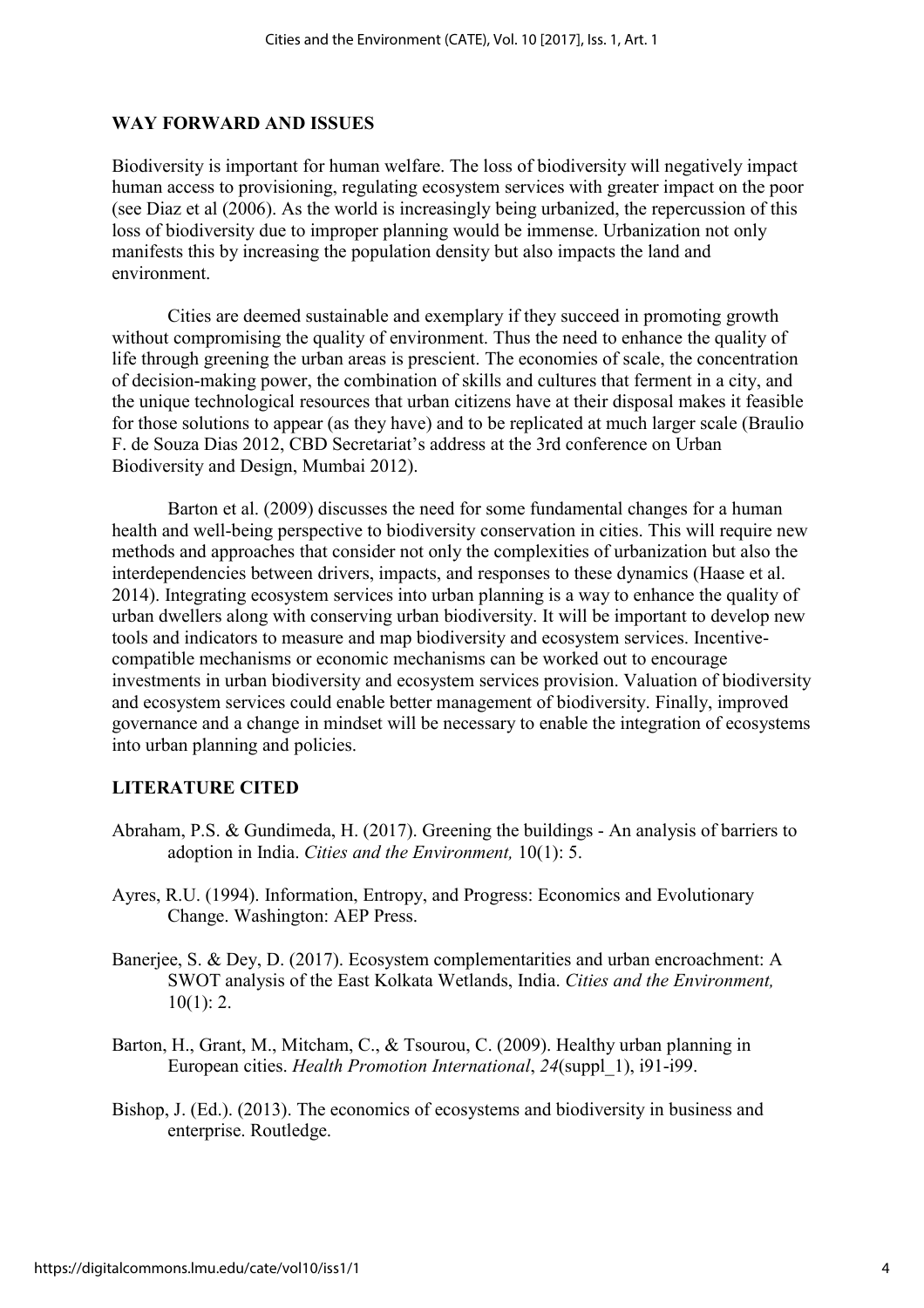- Braulio F. de Souza Dias (2012). CBD Secretariat's address at the 3rd conference on Urban Biodiversity and Design, Mumbai, 2012.
- Díaz, S., Fargione, J., Chapin III, F. S., & Tilman, D. (2006). Biodiversity loss threatens human well-being. *PLoS biology*, *4*(8), e277.
- Haase, D., Frantzeskaki, N., & Elmqvist, T. (2014). Ecosystem services in urban landscapes: practical applications and governance implications. *Ambio*, *43*(4), 407. doi:10.1007/s13280-014-0503-1
- Intergovernmental Panel on Climate Change (IPCC) (2007). The Fourth Assessment Report of the Intergovernmental Panel on Climate Change. *Geneva, Switzerland*.
- Khew, Y.T. & Yokohari, M. (2017). Recommendations for urban biodiversity conservation in the context of landscape preference in Singapore. *Cities and the Environment,*  $10(1): 4$
- Matsui, T., [Takebata](javascript:popUp() ,T., [Toyoda,](javascript:popUp() T., [Shaw,](javascript:popUp() R., & [Machimura,](javascript:popUp() T. (2017). Assessing the dependence of an urban system in Japan on forest ecosystem services: A case study. *Cities and the Environment,* 10(1): 3.
- Millennium Ecosystem Assessment (MEA) (2005). Ecosystems and human well-being. Washington, DC.
- Niemelä, J., Saarela, S.R., Söderman, T., Kopperoinen, L., Yli-Pelkonen, V., Väre, S., & Kotze, D. J. (2010). Using the ecosystem services approach for better planning and conservation of urban green spaces: a Finland case study. *Biodiversity and Conservation*, *19*(11), 3225-3243. doi:10.1007/s10531-010-9888-8
- ten Brink, P. (2011). The economics of ecosystems and biodiversity in national and international policy making. Routledge.
- TEEB The Economics of Ecosystems and Biodiversity (2011). TEEB Manual for Cities: Ecosystem services in Urban Management. Retrieved on July 5, 2017 from: [www.teebweb.org/publication/teeb-manual-for-cities-ecosystem-services-in-urban](http://www.teebweb.org/publication/teeb-manual-for-cities-ecosystem-services-in-urban-management)[management.](http://www.teebweb.org/publication/teeb-manual-for-cities-ecosystem-services-in-urban-management)
- UN (United Nations), Department of Economic and Social Affairs, Population Division (2015). World Population Prospects - The 2015 Revision, Data Booklet, Retrieved on November 29, 2016 from: [https://esa.un.org/unpd/wpp/Publications/Files/WPP2015\\_DataBooklet.pdf.](https://esa.un.org/unpd/wpp/Publications/Files/WPP2015_DataBooklet.pdf)
- Wackernagel, M., & Rees, W. E. (1997). Perceptual and structural barriers to investing in natural capital: Economics from an ecological footprint perspective. *Ecological Economics,* 20(1), 3-24.
- Wittmer, H., & Gundimeda, H. (Eds.). (2012). The economics of ecosystems and biodiversity In local and regional policy and management. Routledge.